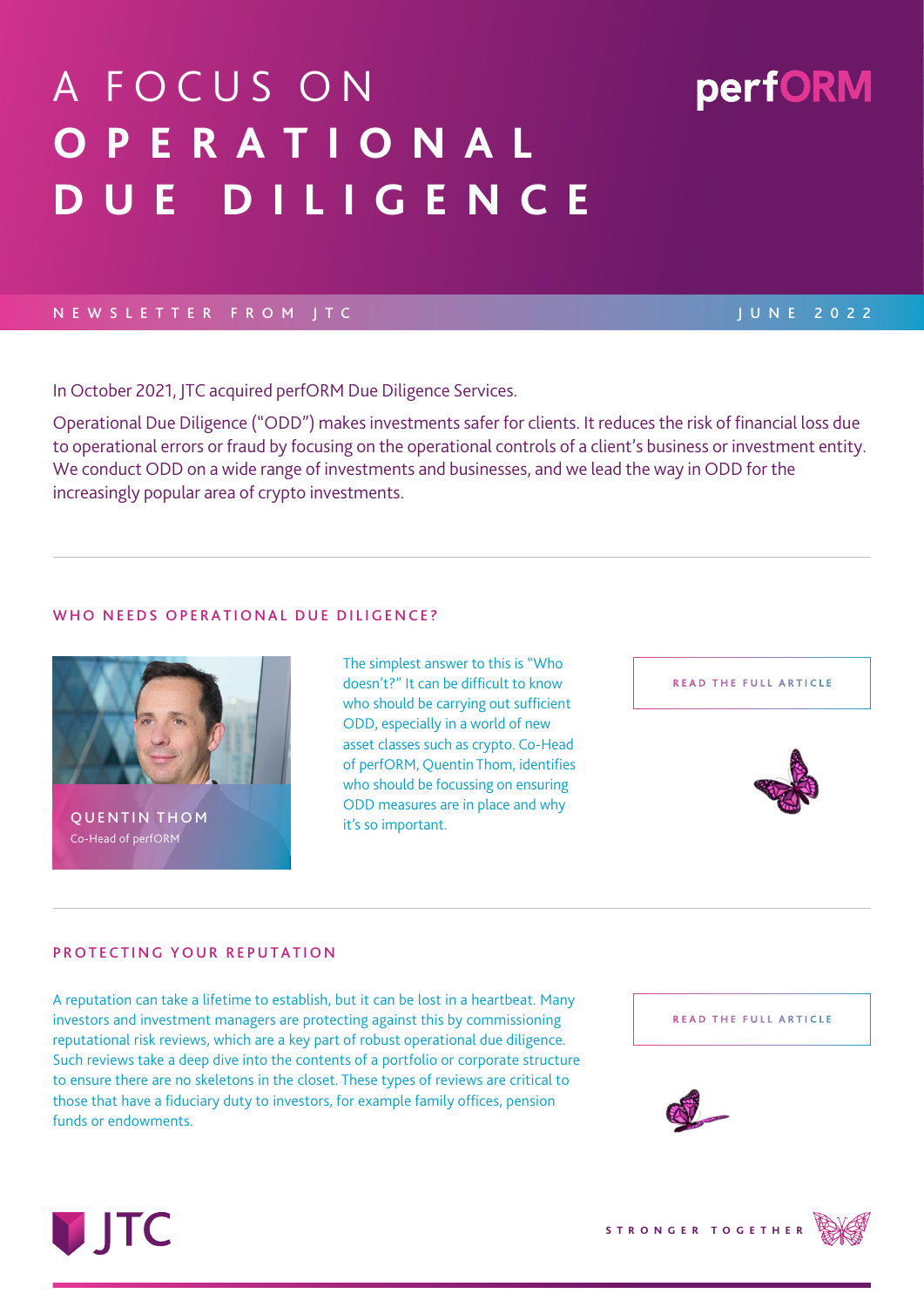

# **O P E R A T I O N A L D U E D I L I G E N C E**

# INVESTOR PROTECTION

Asking the right questions at the right time is key when it comes to Operational Due Diligence. Extensive reviews into all parties involved allow investors to protect themselves against possible threats and significant financial loss at a relatively small cost.

## FIVE REASONS YOU SHOULD PERFORM INVESTMENT MANAGER ODD

The most obvious consequences of an investor failing to perform robust ODD is direct financial loss. But there are other situations that could be equally problematic. Quentin Thom highlights five key areas that should also be considered.

Co-founders, Quentin Thom and James Newman, discuss the evolution of perfORM, the importance of ODD for investors and the business's natural fit with the wider



**[READ THE FULL ARTICLE](https://www.performdd.com/news/introduction-to-perform-due-diligence-services/?utm_medium=email&utm_source=Factsheet&utm_campaign=perfORM+Newsletter&utm_content=Link&utm_term=pcs)**





**JTC Group.** 

INSIGHT







**[READ THE FULL ARTICLE](https://www.performdd.com/news/investor-protection?utm_medium=email&utm_source=Factsheet&utm_campaign=perfORM+Newsletter&utm_content=Link&utm_term=pcs)**

**[READ THE FULL ARTICLE](https://www.performdd.com/news/investment-manager-odd/?utm_medium=email&utm_source=Factsheet&utm_campaign=perfORM+Newsletter&utm_content=Link&utm_term=pcs)**